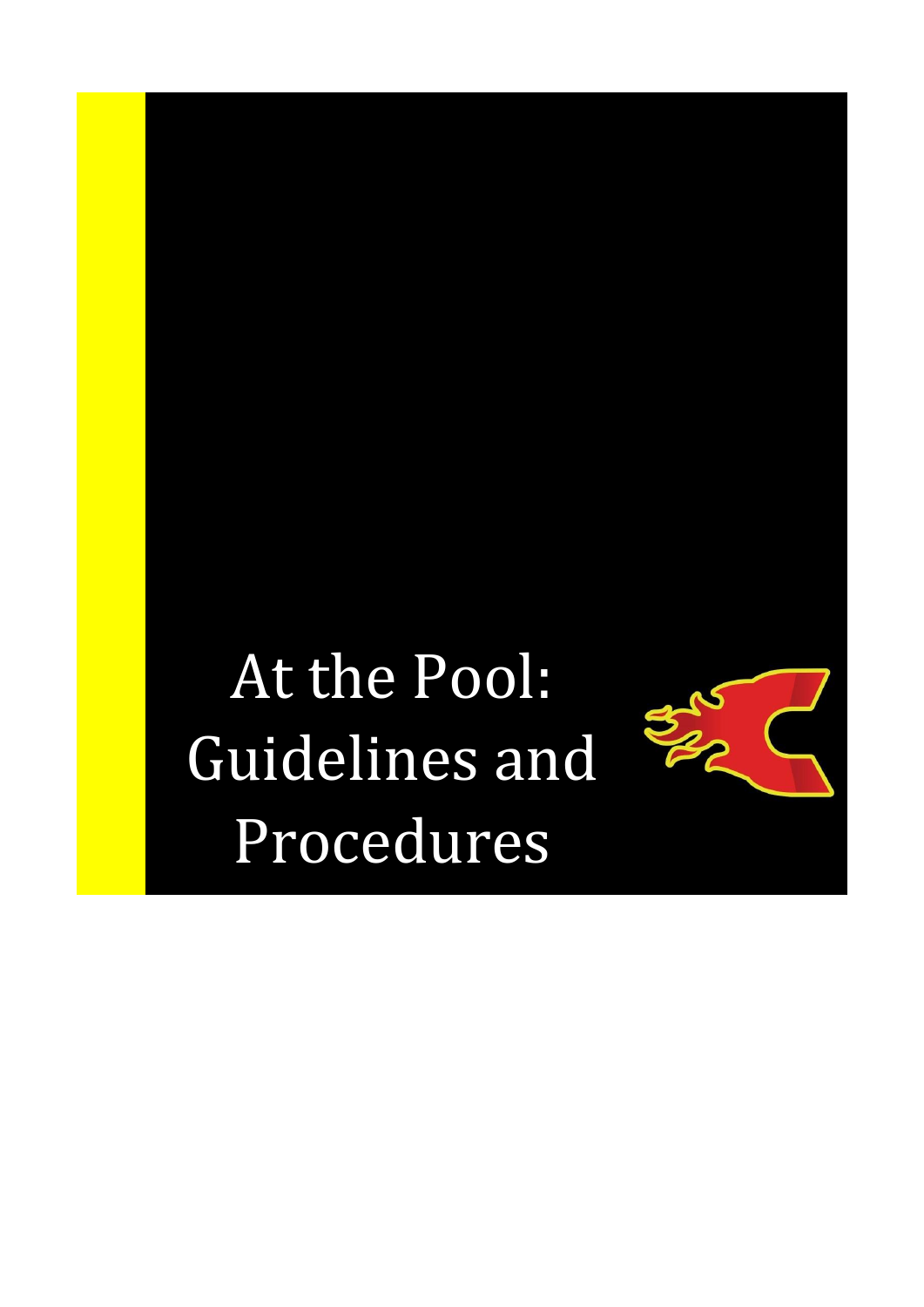

# **Expectations for Training**

# **Swimmers**

#### **Arrive On Time**

Every minute counts! Coaches will have planned the session down to the minute and everything is important for our swimmers' improvement. Respect yourself, your teammates, your coaches, and the club you proudly wear on your cap by showing up on time (5 minutes early) ready to give your best effort. Use the toilet and fill your water bottle beforehand.

#### **Be Prepared**

Make sure you have all your training equipment with you at every session. This will at the very least include your cap, water bottle, goggles, and fins. All competitive squads require additional equipment; check the Equipment List on Team App for more information.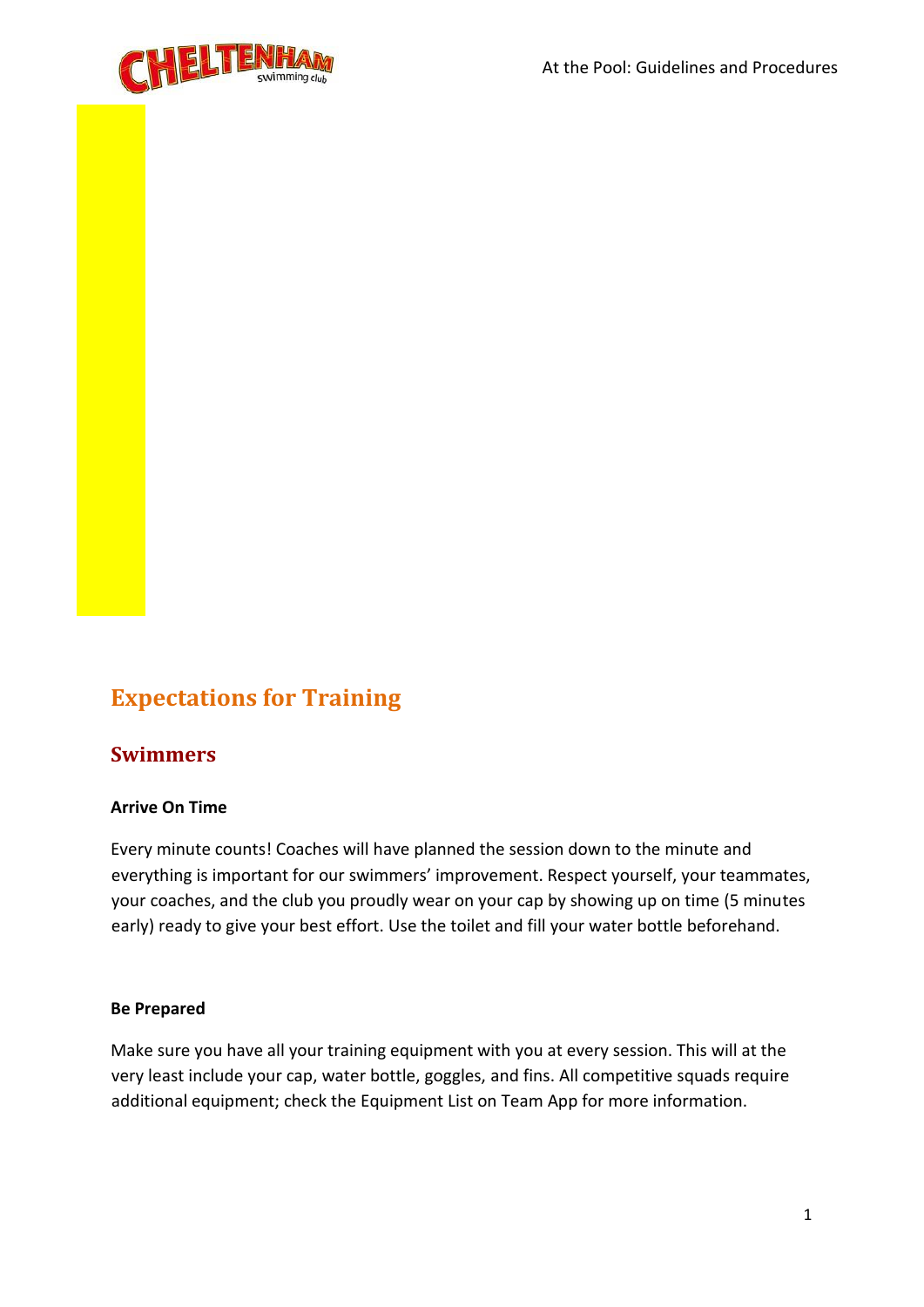# **Uniforms at Training**

The only uniform component we require at training is the Cheltenham team cap. Wear this cap with pride! When you are in the middle of a difficult training set, look around at your teammates and know that you are part of something greater than yourself. You will feel unstoppable.

# **Be a Supportive Teammate**

Your fellow teammates are one of the most important parts of your swimming experience. Treat each other as you would like to be treated: praise and congratulate them on their achievements; motivate them when they need your support. We are stronger together.

# **Know What Really Ails You**

Running a fever? Stay home and rest. Stubbed your toe? Have a headache? Gotten injections? Have a scratch that might sting for the first few minutes you're in the water? Get in the pool!

NB: During the Covid-19 pandemic, please obey the Chief Health Officer's advice and Government regulation.

# **Let Your Coaches Know if You Have an Injury**

Communication is key. Let your coaches know if you have a medical reason to modify your session due to injury or sickness. Your coaches can't read your mind but they will be happy to modify your session as deemed necessary.

# **Respect Your Coaches**

Your coaches have a wealth of experience and knowledge that they want to pass down to you in order to help make you the best swimmer, athlete, and person you can be. Your coaches use their time to thoughtfully plan your sessions in advance, and think of tens of different ways to deliver feedback that will make you a better swimmer. They wake up early, go home late, walk around with wet feet, and talk until their voices go hoarse so that Cheltenham swimmers will improve and earn a sense of accomplishment in the pool.

Rather than trying to negotiate a different set from the one your coaches have planned for you, remember that your coaches have already thought of your overall season plan, the work you have done in recent times, upcoming meets, and the many other ways to formulate your session. Whichever session your coaches present to you is the best session for you. Negotiating or complaining only detracts not only from the benefit you would gain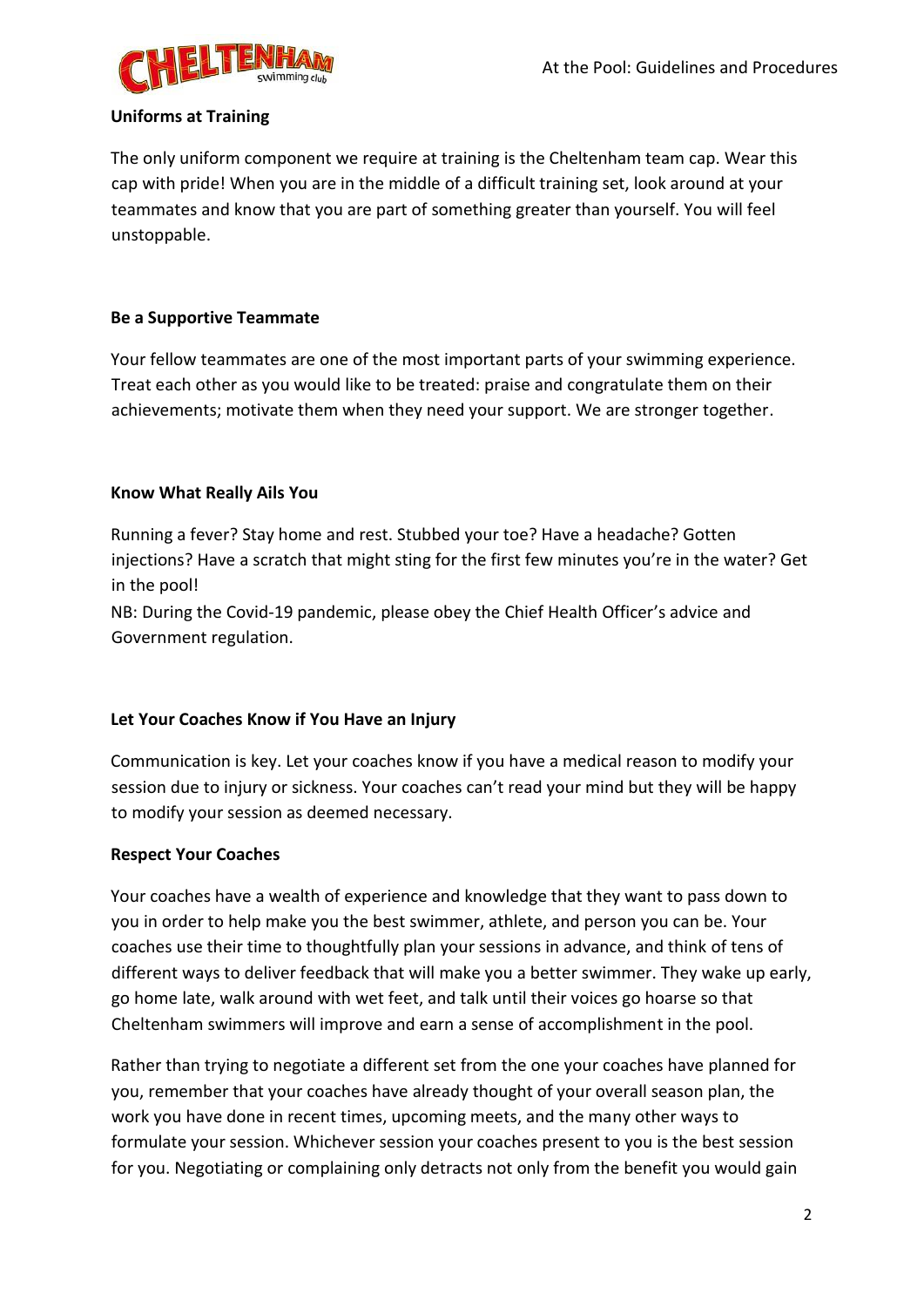

from the session, but from your teammates' experiences as well. Nobody likes to have their teammate bring doubts about if the training is beneficial to them or not. If you have a question about how the session is meant to help you, ask your coach privately.

If your coach is talking to you, listen. If your coach asks you to stop talking, stop talking. If your coach asks you to swim in a particular way, swim. If your coach asks you to do it again, then do it again. Everything your coach asks you to do is for a reason.

# **Be Honest**

Coaches can tell when your goggles don't really need fixing. Coaches have been there, done that, and know all the procrastination and lollygagging tricks in the book. If you are having trouble getting motivated for a set, let your coaches know. If your coaches think you need their expert advice, they will be more than happy to give it and help you get motivated again. If this is a common occurrence and your coaches think you just need to swim even though you think the session is too difficult, they will tell you to swim.

# **Parents**

# **Let Cheltenham Give Your Swimmer 100%**

Coaches have a limited amount of time each day with our swimmers. Every minute counts and coaches work hard to ensure they give swimmers as much beneficial feedback as possible.

If you have a question you would like to ask of a coach, please either wait until after the final squad of the day is done swimming and the coach has time to speak with you, or send a message on Team App to arrange a time to speak with the coach. This ensures that coaches are able to give the necessary attention to all our swimmers. If a coach, using his or her discretion, feels there is an opportune time to speak with parents on deck during the session, the coach will initiate the conversation.

# **Let Swimmers Fully Engage with Coaches**

The training session is our coaches' small window of opportunity to teach swimmers many different lessons about this sport, about being an athlete, and about being part of a team. Once the session starts, please take a step back and allow your swimmer to fully engage in the squad environment. If your swimmer has to divide his or her attention between you and the team, your swimmer will fall behind on the learning opportunities of the day. Parents are more than welcome to watch the session, but not get involved during the training timeframe. Please sit on the benches at Waves and refrain from communicating with your child or entering the area behind the wall where swimmers finish the sets (east end of pool).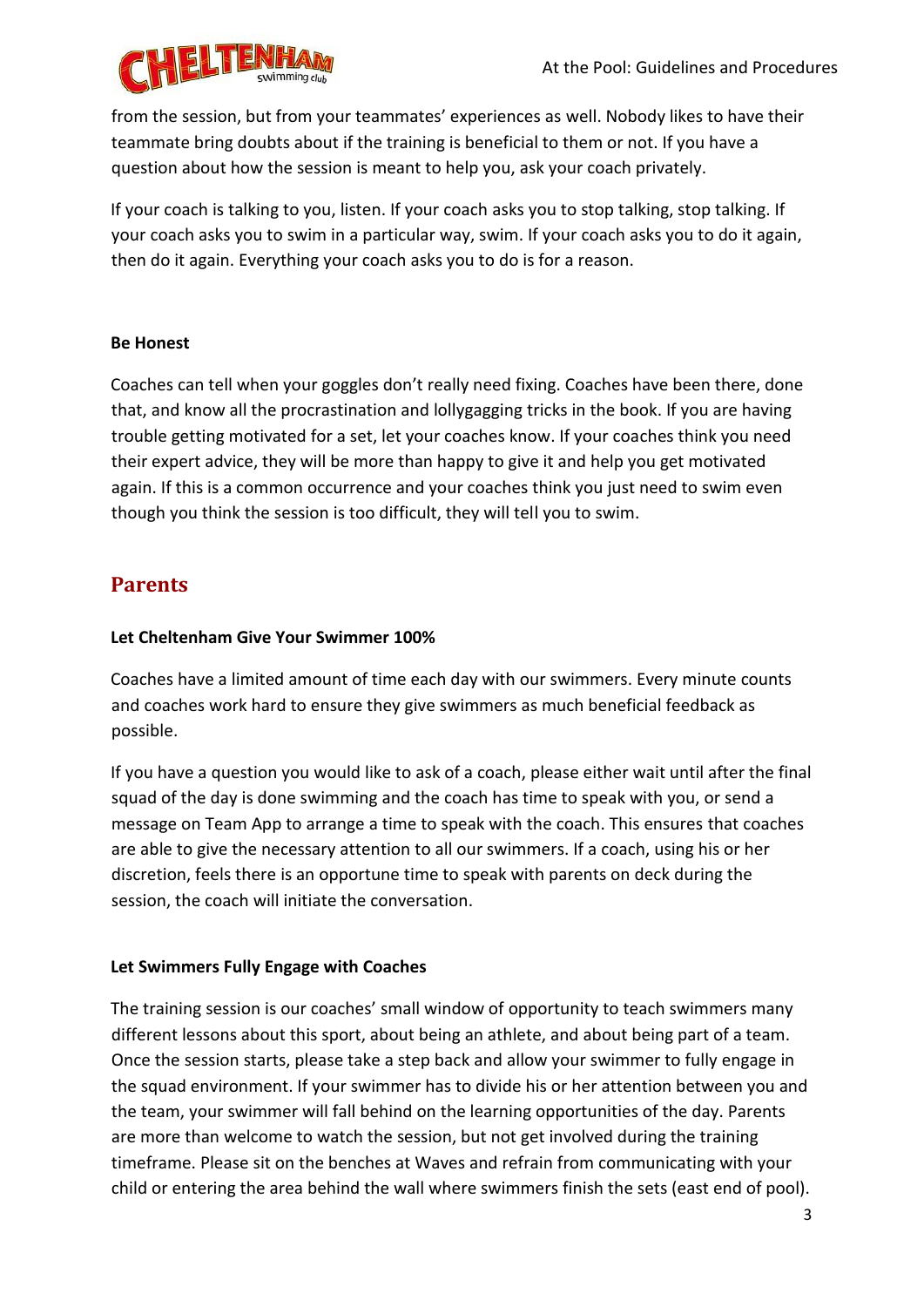

## **Communication is Key**

If you are interested in the world of swimming and would like to know more about the technique, skills, or training programs we are delivering to your swimmer, please ask your child's coach. Our coaches are more than happy to answer questions, though they may ask you to arrange a time for the discussion rather than on pool deck if the session is busy.

#### **Be Respectful**

We are all on the same team. We expect our parents to be respectful to each other, to our swimmers, and to our coaches.

#### **Pick-Up Times**

Ensure you are timely in picking up your child after practice. Parents of swimmers aged 12 and younger should be on deck at the time which training finishes. Older swimmers may make arrangements to meet parents outside at a predesignated area of the car park.

# **Coaches**

# **Arrive On Time and Prepared**

Coaches will have planned sessions beforehand and will arrive on time to deliver the best quality of session as possible.

#### **Feedback**

Coaches analyze and consider their swimmers' movements and give feedback based on how the swimmer can improve his or her performance.

# **Expectations and Standards**

Cheltenham sets high expectations and standards of our swimmers, which coaches enforce so that our swimmers can achieve their potential. Coaches stick to these standards and ask swimmers to repeat a set if the quality was not up to par based on the coach's expectation.

We hope our swimmers will feel motivated to rise to high expectations and standards in order to create an environment of excellence for themselves and their teammates. Coaches strive to provide a culture which benefits the team as a whole.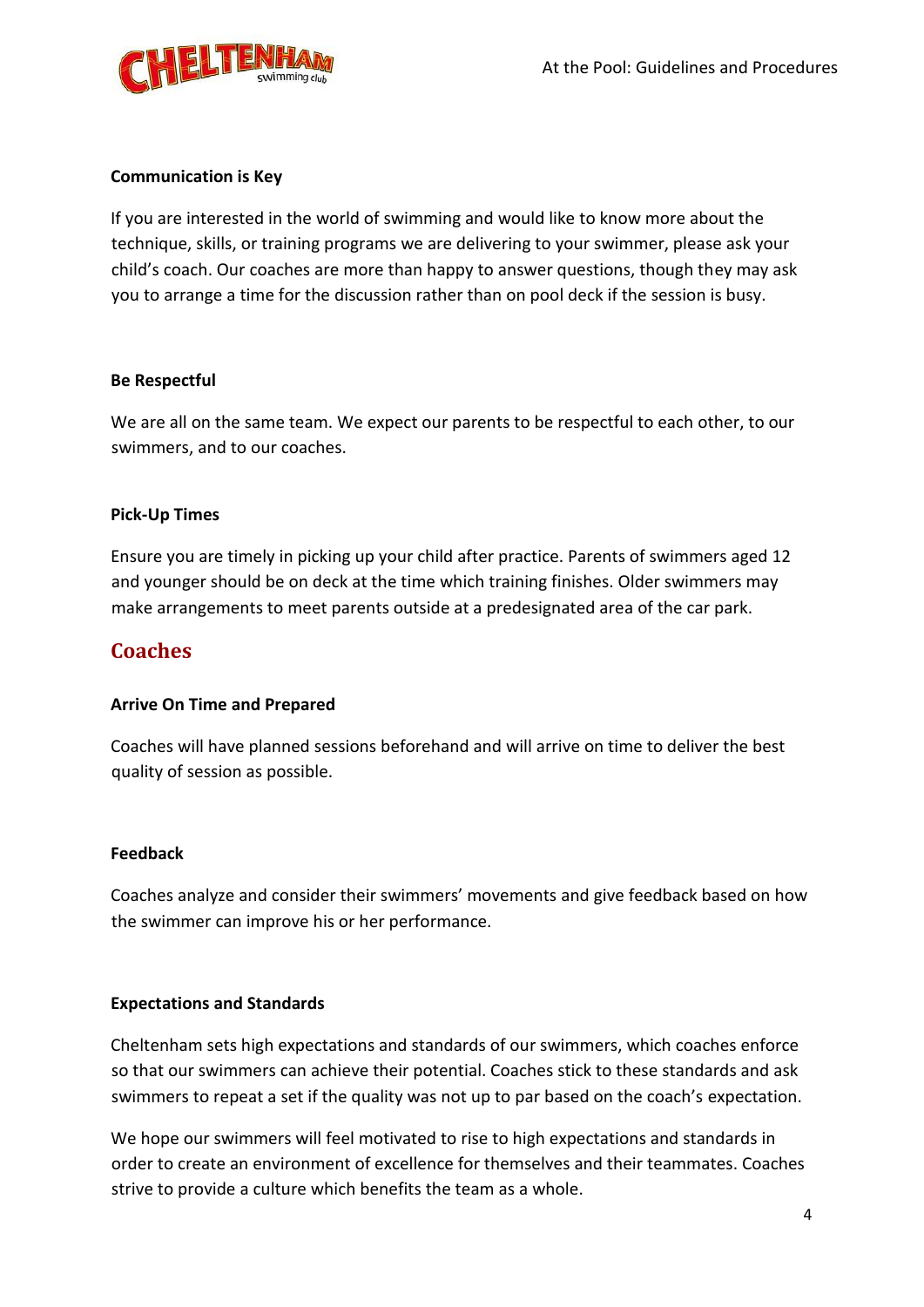

#### **Working with Parents**

Coaches understand that open, respectful communication with parents is an important aspect of providing a quality program for Cheltenham swimmers. If a coach feels that a oneon-one conversation with a swimmer's parents is necessary to the growth and development of the swimmer as an athlete, the coach will request this discussion. Parent-Coach chats are great ways to ensure that all parties are on the same page.

# **Expectations for Meets**

# **Swimmers**

#### **Uniform**

Cheltenham Swimming Club has a proud history in competitive swimming. As such, we encourage all club members to wear our uniform with pride. There is nothing better than looking at your teammates at swim meets and training, and feeling like you are a part of something greater than yourself. You are a part of our team. Go Chelt!

In training, we expect our swimmers to wear the black Cheltenham cap. **At competitions, the required uniform consists of our team cap and shirt.** Team photos will be taken only with those who are wearing their uniform. If you do not yet have a uniform, you should at the very least wear black-only or black and red clothing.

#### **Being with your team on deck**

Cheltenham Swimming Club considers all our members to be a part of a team. We value teamwork and unity as fundamental to the success of all our athletes. Swimming is a team sport, and achieving  $-$  whether it is a small PB or swimming a National Qualifying time  $$ feels best when your teammates are by your side and supporting you. Our team culture is such that we train together, race together, and support each other every step of the way. Sitting with teammates on deck and cheering for them when they're swimming builds a strong team dynamic that will help our swimmers be faster and more confident in the water. This behaviour also teaches independence and develops swimmers into stronger competitors.

Cheltenham swimmers are to arrive at the meet on time for warm-ups and ask their coach where the team will be "camped" for the day. If the meet is at MSAC, usually swimmers will store their bags on deck at the indoor pool and will be mostly with each other in the indoor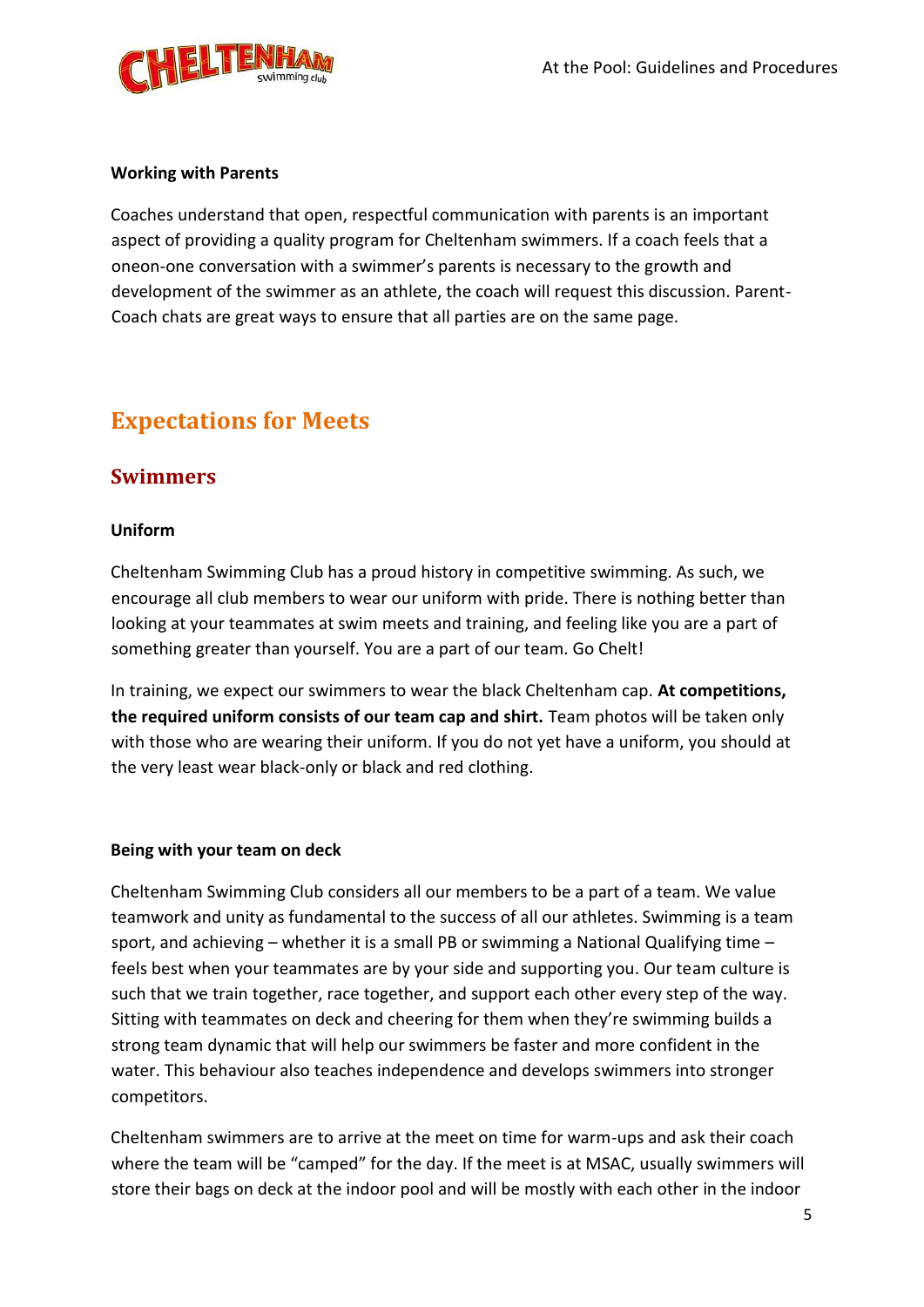

pool, unless the meet is outside and a teammate is racing, in which case we will go outdoors to support the racing swimmer.

## **Bring warm clothes, water bottle, and all necessary equipment**

Being prepared for the meet is the easiest way to ensure you are able to swim to the best of your ability. Swimmers need to keep their bodies warm and comfortable while not swimming, thus you should have an extra set of clothes (track pants and a jumper) that you can wear over your bathers at a meet. Hydration is also essential and all swimmers should bring their water bottles to meets as well as to marshalling. Healthy snacks such as grapes, oranges, apples, and sandwiches are necessary at swim meets.

# **Know your event numbers and be able to find your heats and lanes**

Have a look at the event numbers the night before a meet and work out what you will be swimming. On the day of the meet, write your event numbers on your hand; if the Meet Program is published you should also write your heats and lanes for each event. When you get to the meet, know where you can find the Meet Program (it will usually be posted on a wall, near Marshalling). Swimmers are in charge of knowing their events, heats, and lanes.

# **Arrive on time for initial warm up**

A proper warm up is the essential starting point for a good race. Swimmers need to feel the water and allow their bodies and minds to acclimate to the meet. Cheltenham coaches will run swimmers through a proper meet warm-up and ensure the swimmers have the foundation for a successful meet.

Make sure to arrive on time for warm-up as advertised (or as advised by your coach). Immediately find your coach and let them know you are at the meet. If the meet is outdoors at MSAC, swimmers should bring their bags on deck with them so they have warm clothes to change into after the warm up, and the swimmers will not have to travel up and down to the stands and back to the pool. If the meet is at MSAC and is indoors, swimmers should bring their bags downstairs and prepare to "camp" on deck for the meet; if the meet is elsewhere, ask your coach where the camping area is.

# **Talk to your coach before the race**

Coaches are at meets to educate swimmers and help them in every aspect possible. While swimmers are encouraged to spend time and socialise with each other on deck, before each race coaches will expect swimmers to find them and discuss the race plan.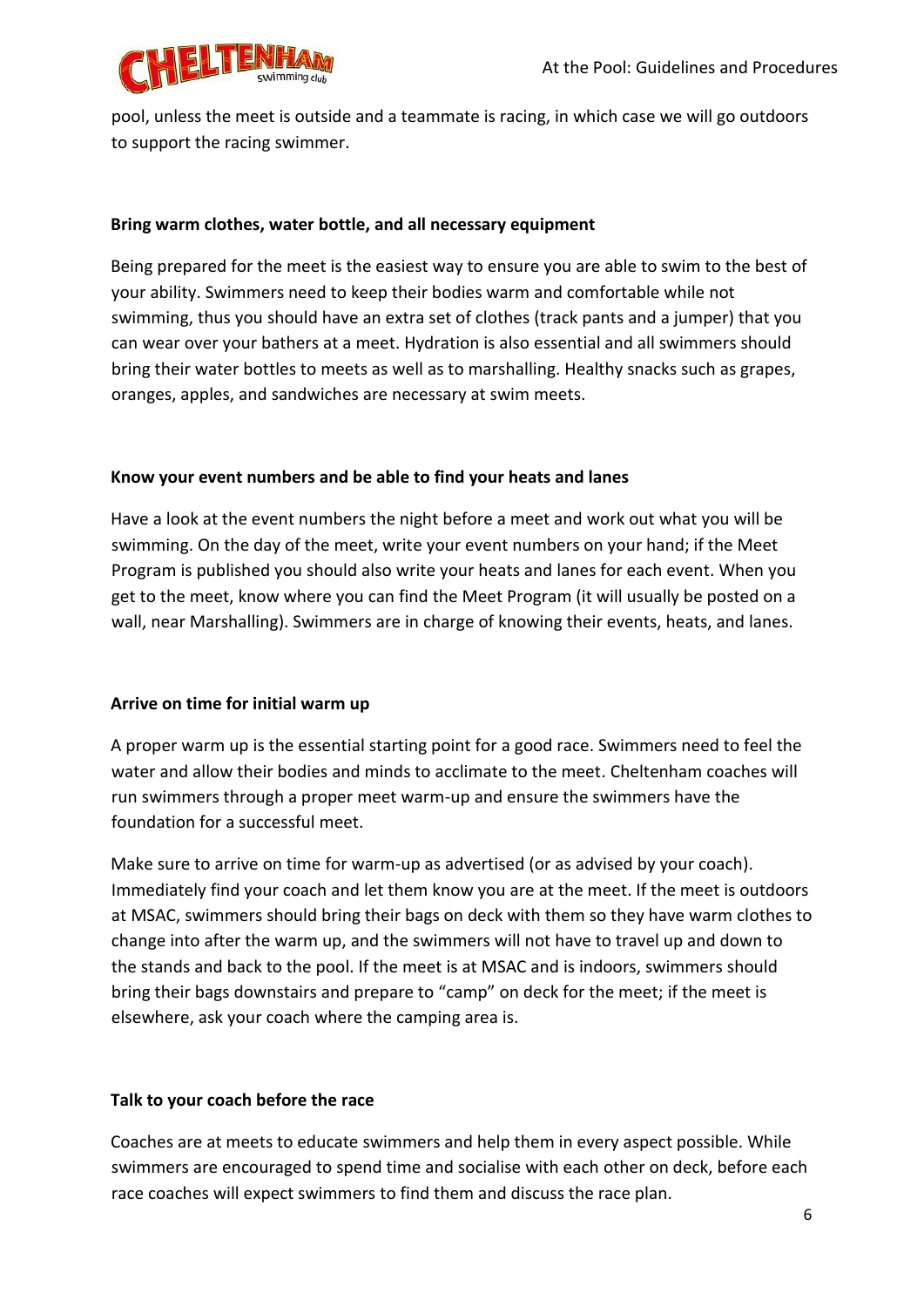

Find your coach when the marshalling one or two events before yours is being called. At MSAC, if the meet is outdoors, you may have to check both the indoor and outdoor pool in order to find your coach as coaches will be running between both pools for races and recovery swims. It is the swimmers' responsibility to find their coach before the race.

## **Marshall on Time**

Having your events, heats, and lanes on your hand will ensure you are prepared to go to Marshalling on time. When you arrive at a meet, find where the Marshalling will be published; sometimes this is on the scoreboard and sometimes it can be on a whiteboard.

Make sure to find your coach an event or two before your event is being called to Marshall; when your event is being called swimmers should walk to the Marshalling room. You want to be on time to Marshalling to ensure you are able to swim in your event. If you are late, your heat may go without you and you may miss your opportunity to swim the event.

#### **Talk to Your Coach after the Race**

Swim meets are valuable opportunities for swimmers to learn both how to improve their racing and their training. After each race, coaches will have feedback they need to communicate to the swimmer to ensure the swimmer learns from the race and has focus points for next time. It is the swimmers' responsibility to find their coach after the race.

#### **Recovery after the Race**

Swimmers need to recover after races to reduce their heart rate and help remove lactic acid created by the race they have just completed. Coaches will advise the swimmer of how far to swim in their warm-down and what to include in it. Swimmers are expected to complete this recovery even if the coaches are not present with the swimmer at the time of the warmdown.

#### **Warm up for the next race**

Completing a warm-up for the next race is essential for preparing the body; as such swimmers are expected to warm up before each race. Sometimes the warm-up can be included in the warm-down if there is insufficient time between races; in either case the coach will advise the swimmer of the best recovery and preparation plan.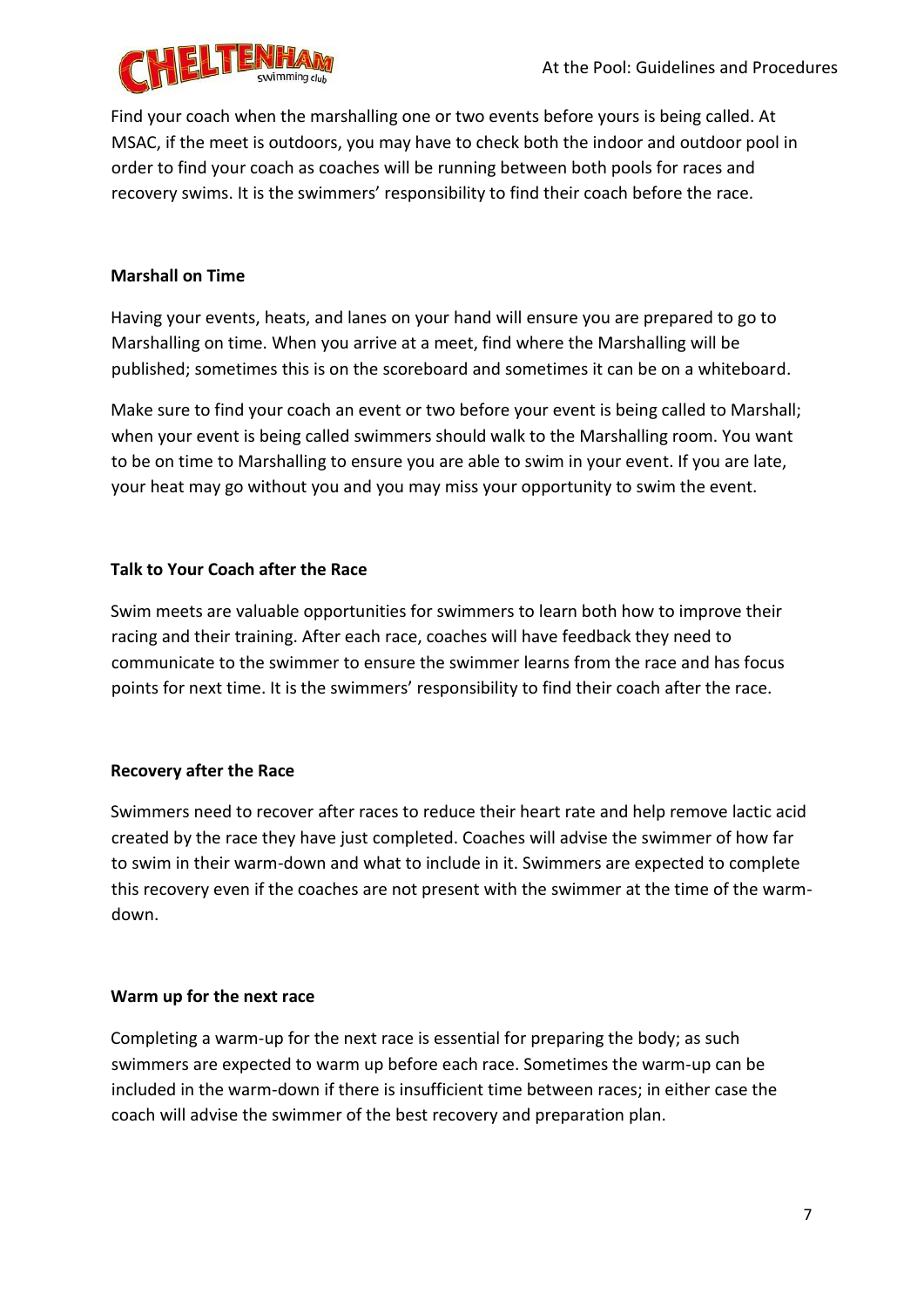

#### **Relays**

It is an honour and a privilege to be a member of a Cheltenham relay at any meet. If our coaches have selected a swimmer to be part of a relay, that means the coach has carefully considered the swimmer's capabilities and believes the relay is a good opportunity for the swimmer's development.

It is important that all swimmers and parents realise that relay teams are selected based on a number of factors and are always selected with the team's best interest in mind. All relay teams are selected by the coaches with the final decision being made by the head coach.

# **Training on Meet Days**

It is up to your coach if you will train on the same day as you have competed. At the junior level, we have a blanket policy that swimmers will focus only on the competition event and not train the same night or morning of a meet. At the senior level, your coach will advise if he or she wants you to train on the same day as a meet or not.

# **Parents**

# **Helping Prepare your Swimmer**

The night before a meet, parents can help prepare their swimmer by encouraging them to pack their necessary belongings so the swimmer does not need to worry about having all their equipment on the day of the competition. Male swimmers aged 11 years and under will need to wear short bathers, and female swimmers 11 and under will need to wear bathers without a zipper and which do not extend below the hips. Other essential meet belongings include a towel or two, Cheltenham cap, goggles, team uniform to wear on deck (including warm clothes like the team deck coat), water bottle, and food.

# **Nutrition Before and During a Meet**

Parents should help ensure swimmers are eating nutritious food the night before the competition, such as pasta. During the competition, snacks such as grapes, apples, oranges, and sandwiches are best for swimmers' performances. Junk food such as lollies, chocolates, foods with refined sugar, and sugary drinks will impede swimmers' performances by giving them a quick sugar rush followed by a crash of their energy and mood.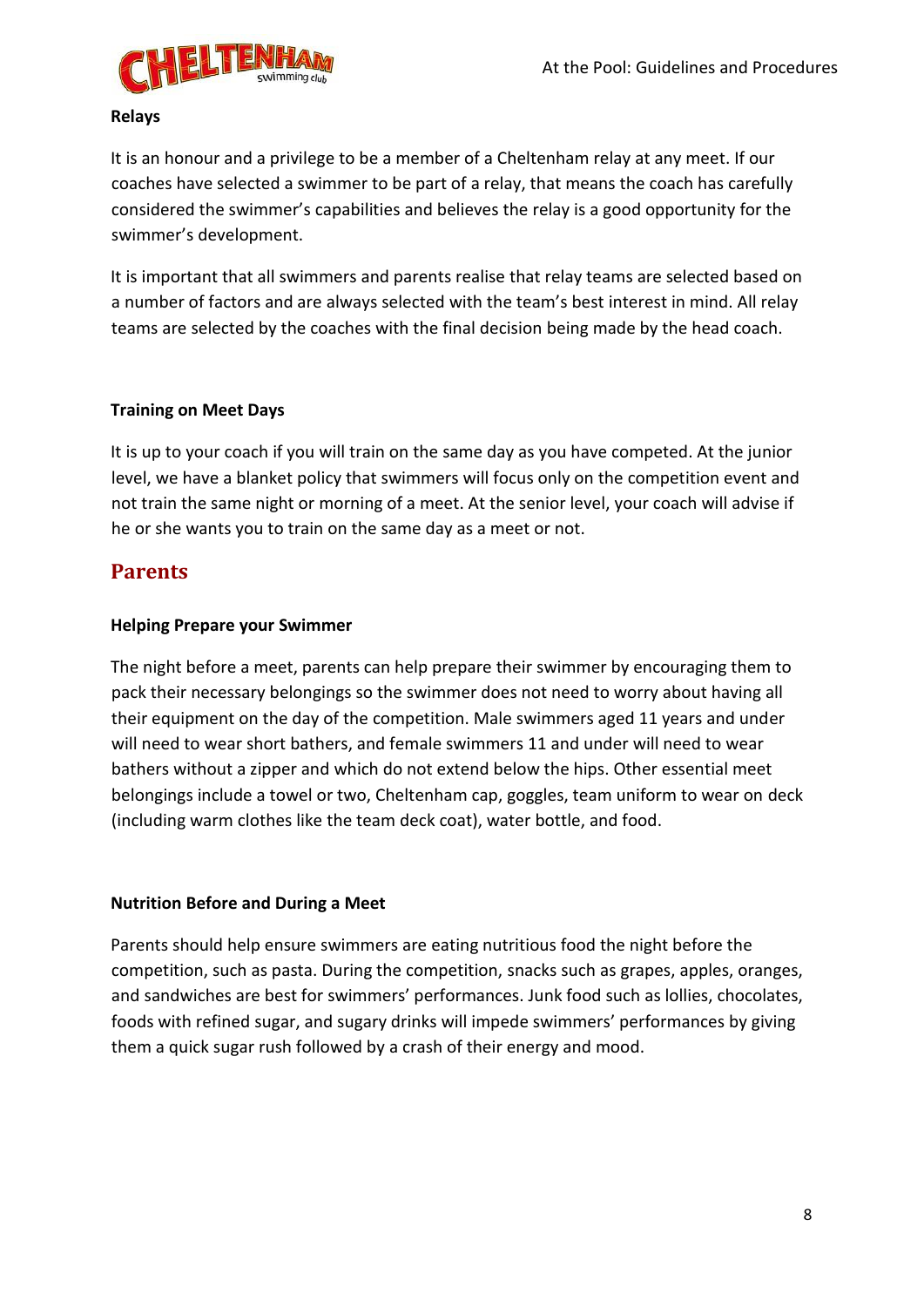# **Supporters' Uniform**

When swimmers look into the stands and are able to see their team being supported, swimmers feel emboldened and more confident about performing on the big stage (in the pool). We hope all our parents, volunteers, and supporters will be proud to wear the Cheltenham supporter uniform and cheer for all our swimmers during races. This is a great way for parents and guardians to support their children and recognize all their hard work that they have done in the pool.

Cheltenham supporters are expected to sit together in the stands and celebrate our swimmers. At MSAC, we sit in the section closest to the starting blocks on the west side of the pool. This is also time that parents get to socialize with each other and enjoy being part of a team of dedicated families.

# **Parents on Deck**

The Swimming Victoria policy is that only swimmers, meet officials, volunteers, and coaches may be on deck during a swim meet. This is to ensure swimmers' safety and is a policy with swimmers' best interests in mind. It also helps swimmers develop their independence and be part of our team.

Your swimmer will appreciate your support from the stands, and will enjoy their time on deck with their teammates. This time is crucial towards building relationships and a stronger team.

# **Parents may need to volunteer at meets**

It takes a team effort to run a meet; often the volunteer team consists of representatives from the clubs involved in the meet. Clubs provide volunteers, generally time-keepers, based on the number of their swimmers attending the meet.

Usually we are able to ask who would like to volunteer at meets, and make a roster based on parents' preferences. Sometimes, however, we find difficulty in acquiring enough volunteers to fill the spaces we need; in this case Cheltenham will develop a roster and let parents know that they are expected to volunteer. It is a requirement that if your child is entered in to a swimming meet, you must make yourself available for volunteer duties. If unable to assist it is your responsibility to make alternative arrangements by finding a replacement volunteer.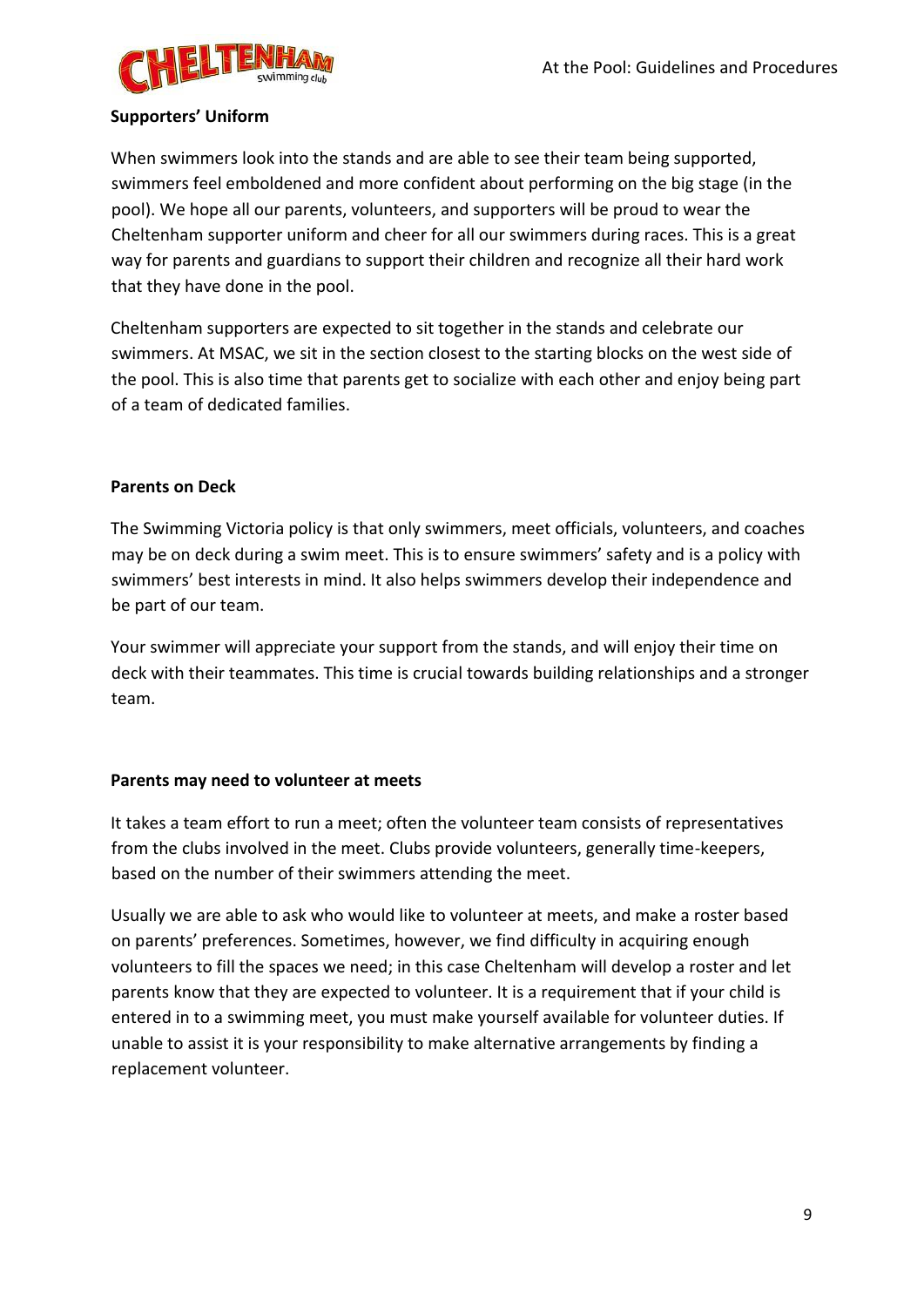

# **Parents support their swimmers; Coaches coach the swimmers**

Our club is aware that parents care deeply about their swimmers and want to see their children succeed. We know that parents want to help their children perform well. The best way for parents to support their children is to help them remain positive and enjoy their swimming experience.

If a child swims a time that is slower than his or her Personal Best, let the coach talk with the swimmer about what happened during the race. If a swimmer races with technique that is seemingly not efficient, let the coach discus the swimmer's technique. Chances are that the coach has been working with the swimmers on his or her technique before the meet and the swimmer has tried to implement it during the race, but sometimes it can be difficult to race using a different technique. Your support to your swimmer will mean a lot to them, especially when they have had a race about which they are not happy. Praise their effort, let them know they can do better next time, make them feel better about themselves and happy to be a swimmer. *Leave the coaching to our coaches*.

Children look up to their parents and follow their examples. We expect Cheltenham parents to obey all swimming rules, be respectful of fellow competitors, and be gracious in victory and dignified in defeat.

# **Coaches**

# **Coaches Support our Swimmers**

Cheltenham coaches' primary role is to use their expertise to help our swimmers achieve to the best of their ability and as part of the Cheltenham team.

Coaches arrive at the pool at the start of the initial warm-up and will facilitate the dryland and warm-up. Coaches will also let swimmers know where will be the best area for them to store their bags during the meet, and where is best to "camp" while not racing, doing the warm-up or recovery, or cheering for Cheltenham teammates.

Our coaches will be present for all races to be swum by Cheltenham swimmers at targeted meets.

# **Race Plans and Feedback**

Coaches will speak to swimmers before their races to finalise their race plan and give them the confidence for their competition. Afterwards, the coach will give swimmers feedback based on the coach's observation of the race. This feedback can pertain to the swimmer's technique, stroke counts, stroke rates, times, mindset, and execution of the race plan.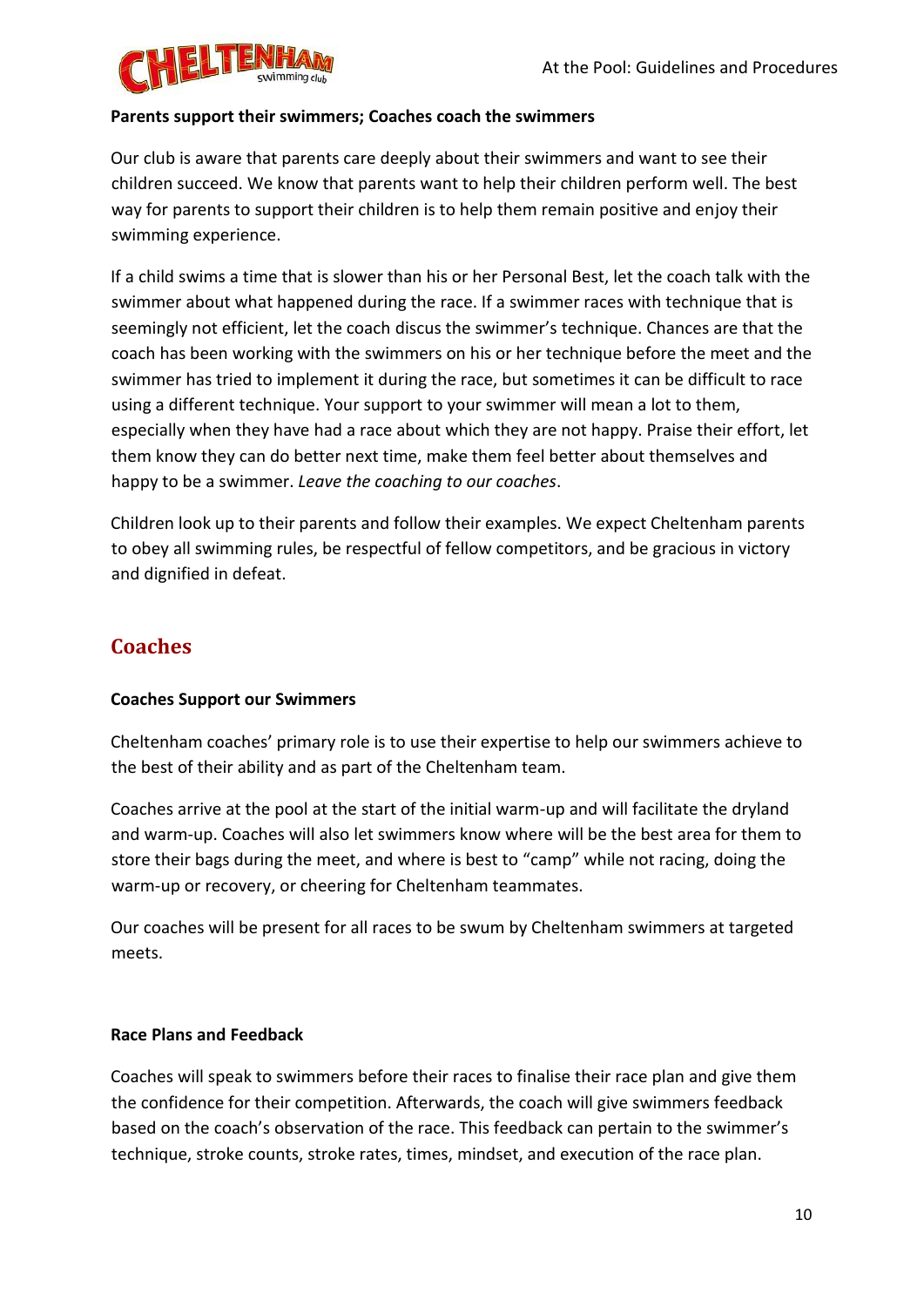

It is the swimmers' responsibility to find the coach before and after the race to discuss the plan and feedback. The swimmer may need to look in both the indoor and outdoor areas at MSAC before the race, as the coach's location will depend on if a Cheltenham swimmer is in the competition pool or if the coach is able to be in the warm-up pool. The easiest way for the swimmers to find Cheltenham coaches after their race is to go straight to the coach on pool deck when the race is finished. The coach will have watched the race and will have feedback ready to give to the swimmer.

# **Glossary of Terms**

**Aerobic:** Longer distance, moderate intensity, short rest period swimming sets that focus on building endurance

**Anaerobic:** Shorter distance, high intensity, long rest period swimming sets that focus on building power

**Ascend:** Getting slower (i.e. the time taken increases). Ascend sets ask swimmers to start fast and progressively increase the time they take to complete the distance.

**Blocks:** The platform from which swimmers begin races. Decades ago, they were simple metal or wooden blocks and looked more like podiums than the sleek, high-tech ones of today, but the old name has stuck.

**Catch:** The point in a swimmer's stroke at which the swimmer's hand grabs the water in front of them and applies downward pressure to move the body forward.

**Deck:** The area surrounding the pool at practices and meets, not including the bleachers or stands. Swimming Victoria rules state that at meets, only swimmers, coaches, officials and select volunteers may be on the deck.

**Descend:** Getting faster (i.e. the time taken reduces). Descend sets ask swimmers to get faster each time they do the certain distance.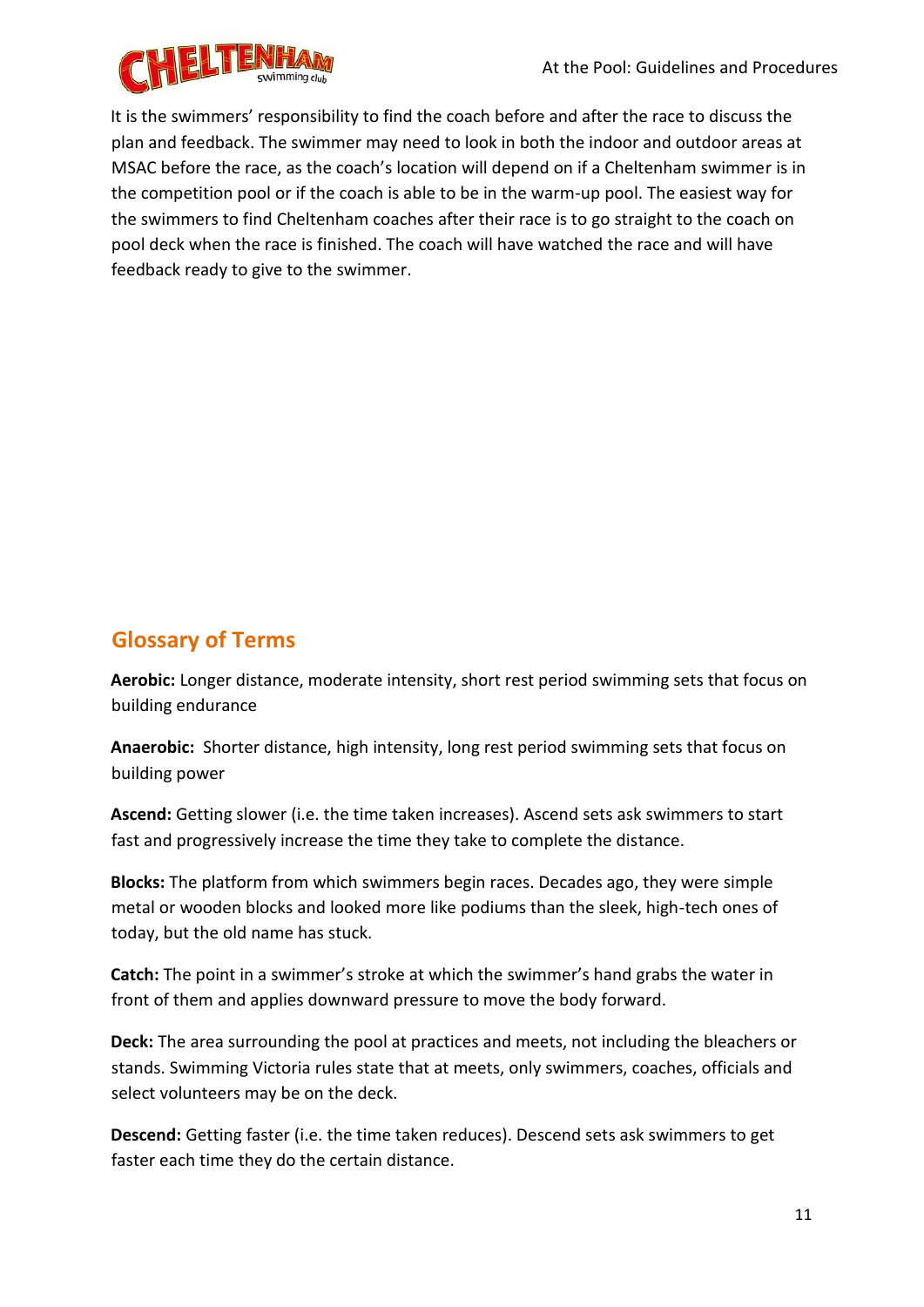

**Distance:** Generally, Freestyle events 400 meters or longer.

**Dolphin kick:** Once just the leg motion for butterfly, the dolphin kick (which mimics the undulating motion by which the sea animal moves through the water) is now considered the fifth stroke. It is done underwater in streamline position to in order build momentum on fly, freestyle and backstroke starts and turns. Swimmers are even allowed to take one dolphin kick in breaststroke.

**Drill:** A controlled form of stroke designed to draw attention to a particular aspect of that stroke: Straight Arm, 1-arm, Early Vertical Forearm, 8-3-8, 6-1-6, Double Arm Backstroke, Double pull Breaststroke, and many more.

**Dryland:** A catch-all term for all physical conditioning done outside of the water. This can range from pre-practice stretching to regular sessions dedicated to lifting weights or doing resistance exercises, yoga, Pilates, spin classes, etc.

**Hand entry:** The position the hand is in at the time it touches the water after the recovery and before the catch phase. The hand should enter with the fingers together and pointing downward, as if putting on a glove. It should also enter in line with the shoulder to avoid injury.

**Heats:** Swimmers are grouped in heats according to their entry or seed time, with the fastest swimmers in each heat assigned to the middle lanes and each heat getting progressively faster. Circle-Seeding of heats is where the fastest swimmers are distributed among the last three or four heats, with the fastest assigned to lane 4 in the final heat and the next fastest athlete in lane 4 in the penultimate heat, etc.

**Heats & Finals:** At large, championship-style meets, swimmers must qualify for the finals by posting one of the fastest preliminary times.

**High elbow:** By keeping the elbow hinged during the recovery phase above the water, the high elbow catch maximizes the surface area making contact with the water. It essentially positions the forearm, wrist and hand to act like an oar, pushing more water than the hand could manage on its own. Thus, the swimmer covers more distance with each stroke. This technique also keeps the shoulder in a more stable position, which helps prevent repetitiveuse injuries.

**IM:** This term stand for individual medley, an event in which a swimmer performs all four competitive strokes. The order is Butterfly, Backstroke, Breaststroke, Freestyle. The order is different in a Medley Relay, where the order is Back, Breast, Fly, Free to allow for Backstrokers to start in the water. IM race distances are 100 (one length of each stroke, contested only in a short course, or 25-meter pool, mostly for 10-and-unders), 200 and 400. In a short-course pool, a 200 IM is 50 meters or two pool lengths of each stroke; in a longcourse or 50-meter pool, it's one length. In a 400 IM, the swimmer does 100 meters of each stroke. In short-course, that's four lengths; in long course, it's two.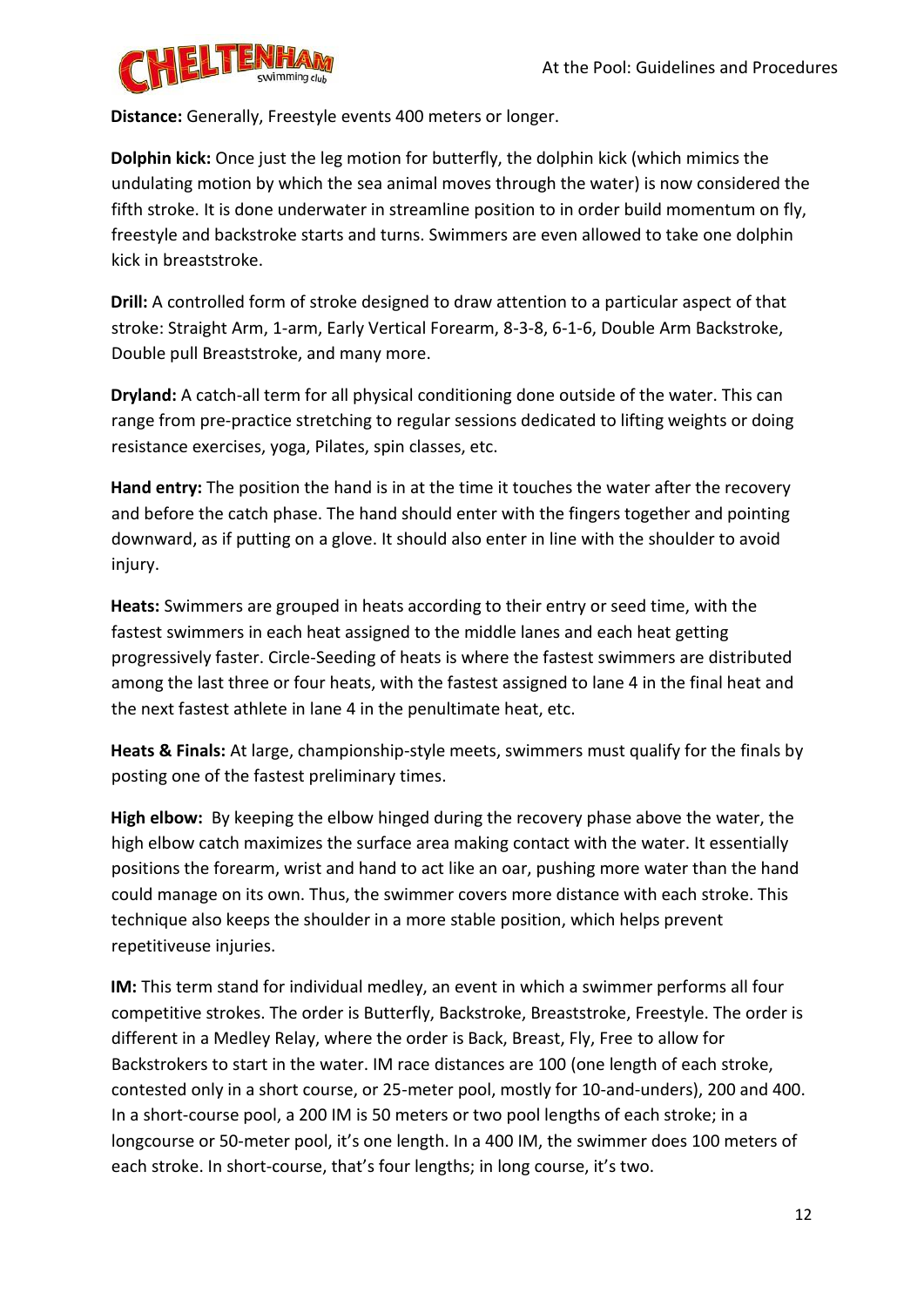

**Long course:** A 50-meter pool. This is the true definition of Olympic-sized pool. Most longcourse racing is done in the summer from September to March. A swimmer's longcourse times will generally be slower because there are fewer turns. There are several online calculators for converting short-course times to long and vice versa.

**Meet Program:** At large meets, officials distribute printed listings for each heat of each event to be swum. Swimmers should already be aware of what events they are entered in, but the heat sheet will tell them the order of events as well as the group and lane to which they are assigned. Athletes should take this this timetable into consideration when planning when to warm up and when to leave the deck to go to the bathroom or the vendor area, lest they miss their heat.

**Number 1**: Your best stroke which is not Freestyle.

**Number 2**: Your second best stroke which is not Freestyle.

**Pull:** Arms only (no kicking), often with a pull buoy

**Pull Buoy:** The foam buoyant object which goes between your legs for pull.

**Recovery:** This term has two meanings for swimmers. It can pertain to the point in the stroke in which the hand is above the water line preparing for the next stroke. It can also be used to describe the process of resting and refueling after practice or a race.

**Scratch:** To withdraw from an event at a meet. **Sculling:** A drill in which the swimmer gently moves their forearms and hands back and forth through the water, developing a sense of how each move affects the swimmer's forward progress.

**Short course:** 25-meter pools and races, which occur from March to September.

**Split:** The time for a portion of a race, such as each 50 of a 100-meter race. Coaches will compare the split for the first (or front half) part of a race with the second (or back half) to determine where the swimmer was fastest and slowest. A *negative split* means the swimmer swam the second half faster than the first.

**Split-Stroke**: a skill completed off every wall while swimming Breaststroke. Arms start overhead in streamline after the swimmer does a dolphin kick, and arms pull under the body in one motion. Legs then do a Breaststroke kick while the body angles towards the surface, with the arms sneaking back up to be ready to do the first Breaststroke pull on the surface.

**Sprint**: All out, as fast as you can go, breathing as little as you can.

**Streamline:** When the body is pointing in a long, straight line with the arms at the ears, locked together with one hand on top of the other, while the legs are together and the toes are pointed. It is used on starts and turns because it minimizes drag or resistance underwater.